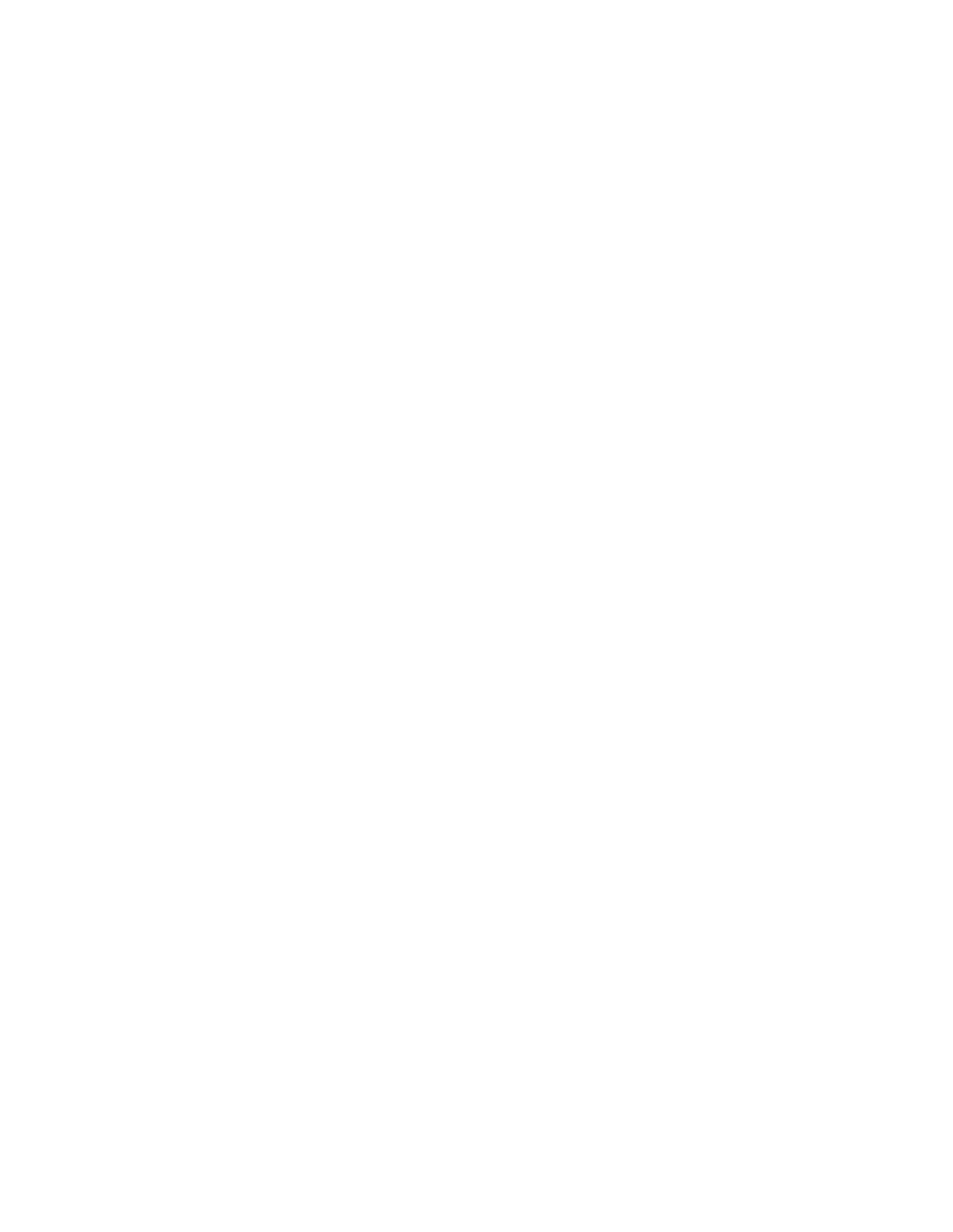## **TABLE OF CONTENTS**

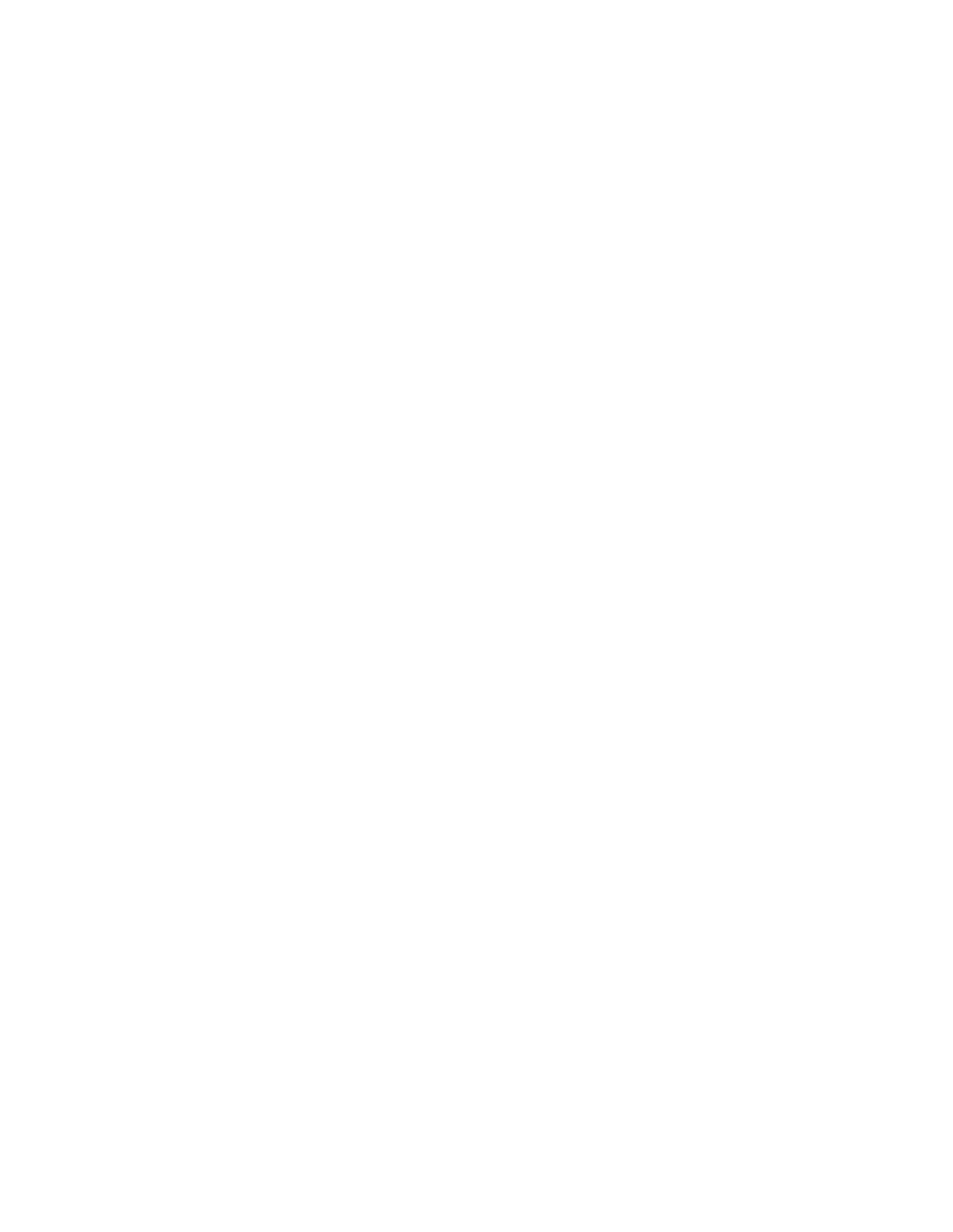### **PREFACE**

#### **Where can I go to … What is there to do … How can I …. Where do I go if I need a …?**

These are all questions that youth could be thinking.

The Community Youth Services Project of Freeport, Illinois compiled the resources that YOUTH ages 11 to 24 may want to access. The Freeport CYS Youth Committee looked at current resource guides and thought about what resources they would use or need the most.

This guide lists the resources in or near Freeport, Illinois that are of most interest to youth. We must extend credit and our unending gratitude to the Freeport Health Network. Their D.O.T.S. Community Resource Database available online 24/7, updated twice a year, and is searchable by categories. https://www.fhn.org/dots-community-resources.asp

Our entries are taken from their database and include links to information and even location information.

Because of COVID-19, some of the information and availability of resources may have changed. Please check the availability of services, hours of operation, and COVID requirements before going to the location.

The Freeport Community Youth Services project is coordinated by the Boys and Girls Club of Freeport and Stephenson County through funding from the Division of Family and Community Services of the Illinois Department of Human Services, Community Youth Services Award ID 846- 17097.

We hope you find our Youth Resource Guide helpful.

*By the Freeport CYS Youth Committee*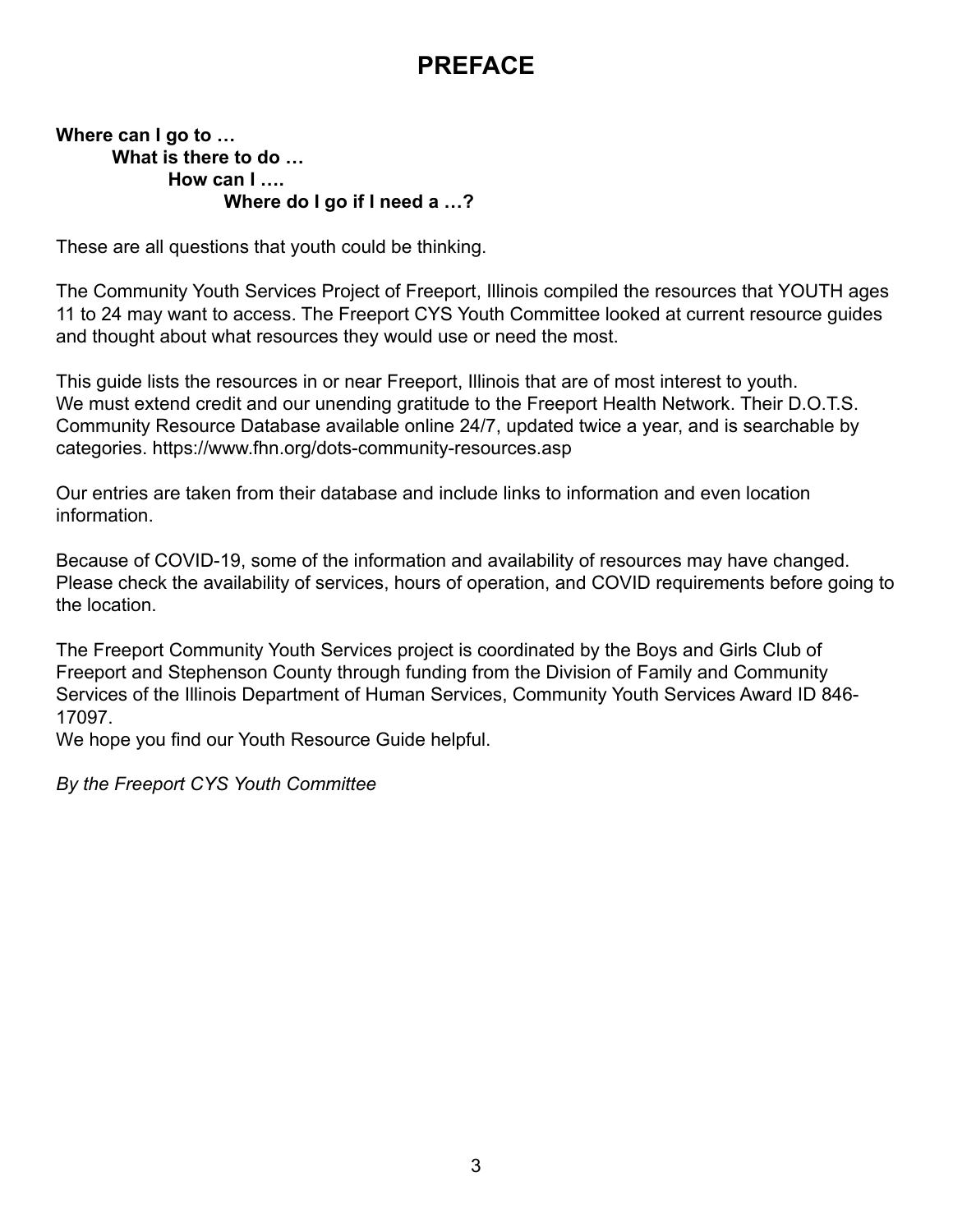### **DISTRIBUTION PLAN**

The Youth Resource Guide became available in printed and electronically in June 2020.

Over 200 copies of the guide and 500 copies of a flyer with the website link were distributed to locations that youth frequent including public and private schools, Regional Office of Education #8, the public library, community centers, family resource centers, IDHS office locations, county health department, county probation office, child care facilities, healthcare facilities, park district locations, Freeport churches, and recreation organizations.

The website link to the Youth Resource Guide will be placed on the Boys and Girls Club's social media accounts. It can be found at www.bgcfreeport.org.

The Freeport CYS Board and Freeport CYS Community Committee consists of representatives from many sectors: business, civic/volunteer organizations, education, healthcare, judicial/courts, social service agencies, faith-based organizations, law enforcement, local government, and philanthropic organizations.

Each member of the board and community committee are sharing the link to the Youth Resource Guide with their organizations and others within their sector. They are encouraged to publicize the link in their newsletters and other media.

The Youth Resource Guide will be updated and future editions distributed. Please send changes and recommendations to Karlene Johnson at kjohnson@bgcfreeport.org

**The two following data bases are available if you cannot find what you need: Freeport Health Network**  searchable database of community resources **https://www.fhn.org/dots-community-resources.asp** 

**Stephenson County Health Department (SCHD)** All Our Kids (AOK) Network (ages  $0 - 8$ ) **https://www.aok-nwil.com/**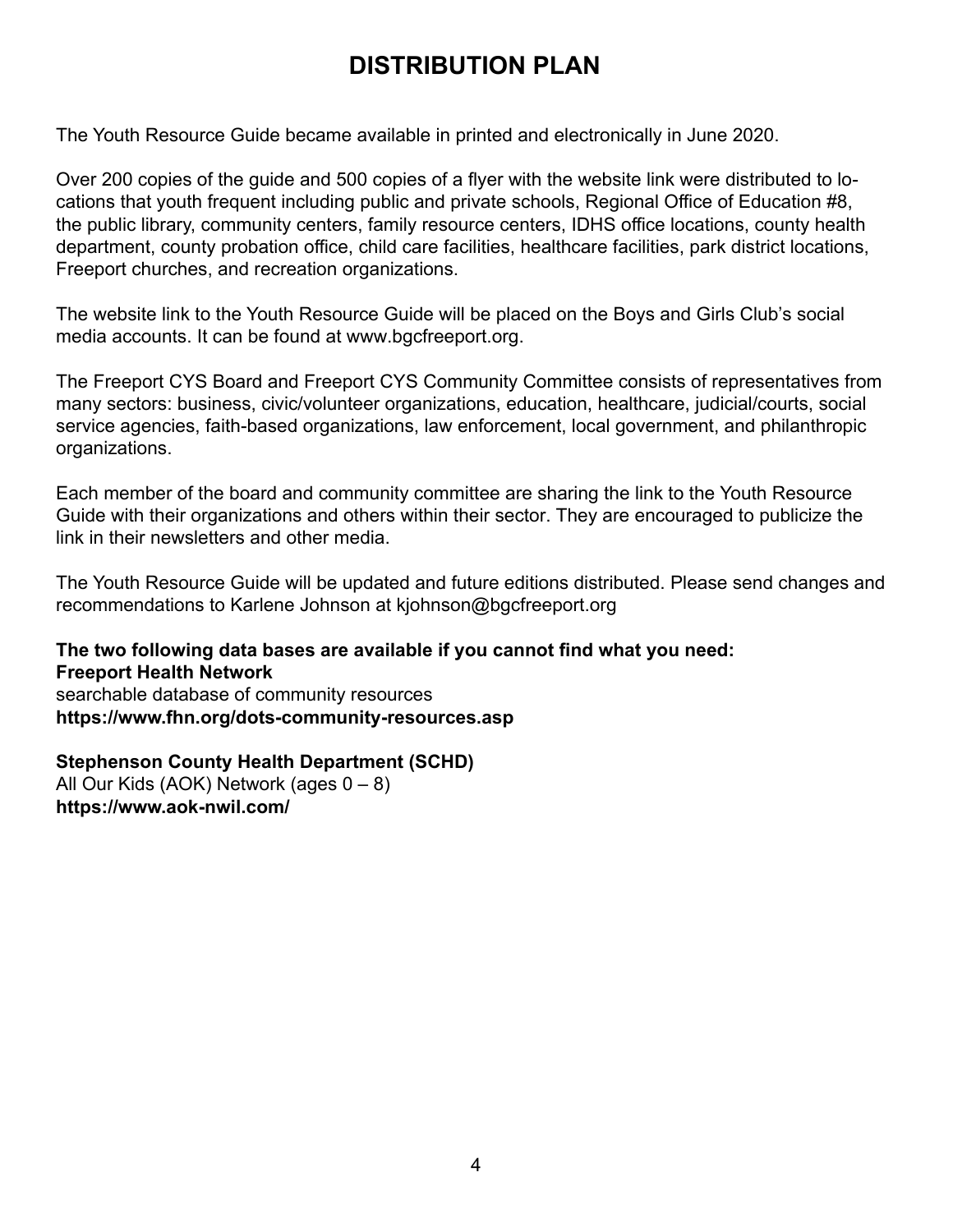### **CRISIS & HOTLINES**

#### **Child Abuse Hotline**

Phone: 800-252-2873 Poison Control Hotline Phone: 800-222-1222

**Illinois State Police Missing Person Hotline**  Phone: 800-843-5763

#### **Illinois Department of Children and Family Services (DCFS)**

Child protection agency Phone: 815-235-7878 Fax: 815-235-7801 **https://www.illinois.gov/dcfs/Pages/default.a spx** 1826 S. West Avenue Freeport, IL 61032

#### **VOICES Domestic Violence (DV)**

24 Hour Crisis Line Emergency Overnight and Rapid Re-Housing Sexual Assault Services Advocacy (legal, criminal justice, medical, case management) Individual & Group Counseling (domestic & sexual violence) 815-235-1641 (Hotline/ Services) 815-235-9421 (General) Fax: 815-233-2348 **https://voicesofsc.org/** 565 N. Turner Ave. Freeport, IL 61032

#### **CONTACT of Northern Illinois**

24/7 HOTLINE for Teens Phone: 815-233-4357 Fax: 815-232-7558 **http://nicontact.org/**  P.O. Box 83 Freeport, IL 61032

#### **FHN Family Counseling Center**

Youth Crisis Services Phone: 815-599-7300 **Fax: 815-599-7394 https://www.fhn.org/counseling-services.asp**  421 W. Exchange Freeport, IL 61032

#### **Stephenson County Sheriff's Office**

Phone: 815-235-8252 Fax: 815-235-8306 **http://www.co.stephenson.il.us/sheriff/** 15 N. Galena Avenue Freeport, IL 61032

#### **Freeport Police Department**

Administration Offices Phone: 815-235-8222 (non-emergency) Fax: 815-235-8235 320 W. Exchange St Freeport, IL 61032

#### **Freeport Fire Department**

Phone: 815-235-8217 Fax: 815-235-8877 **http://www.ci.freeport.il.us/departments/fire\_ dept\_services.htm**  230 W Stephenson Street Central Freeport Fire Department 1650 S. Walnut Ave – 815-235-8217 Freeport, IL 61032

#### **Prairie State Legal Services**

Legal Advocacy Phone: 815-965-2902, 800-892-2985, 815-491-8110 Fax: 815-965-1081 **https://www.pslegal.org/** 303 North Main Street Rockford, IL 61101

#### **Tyler Justice Center for Children**

Stephenson Carroll and JoDaviess Phone: 815-947-6030 Fax: 815-947-6040 **http://www.tylersjusticecenter.org/**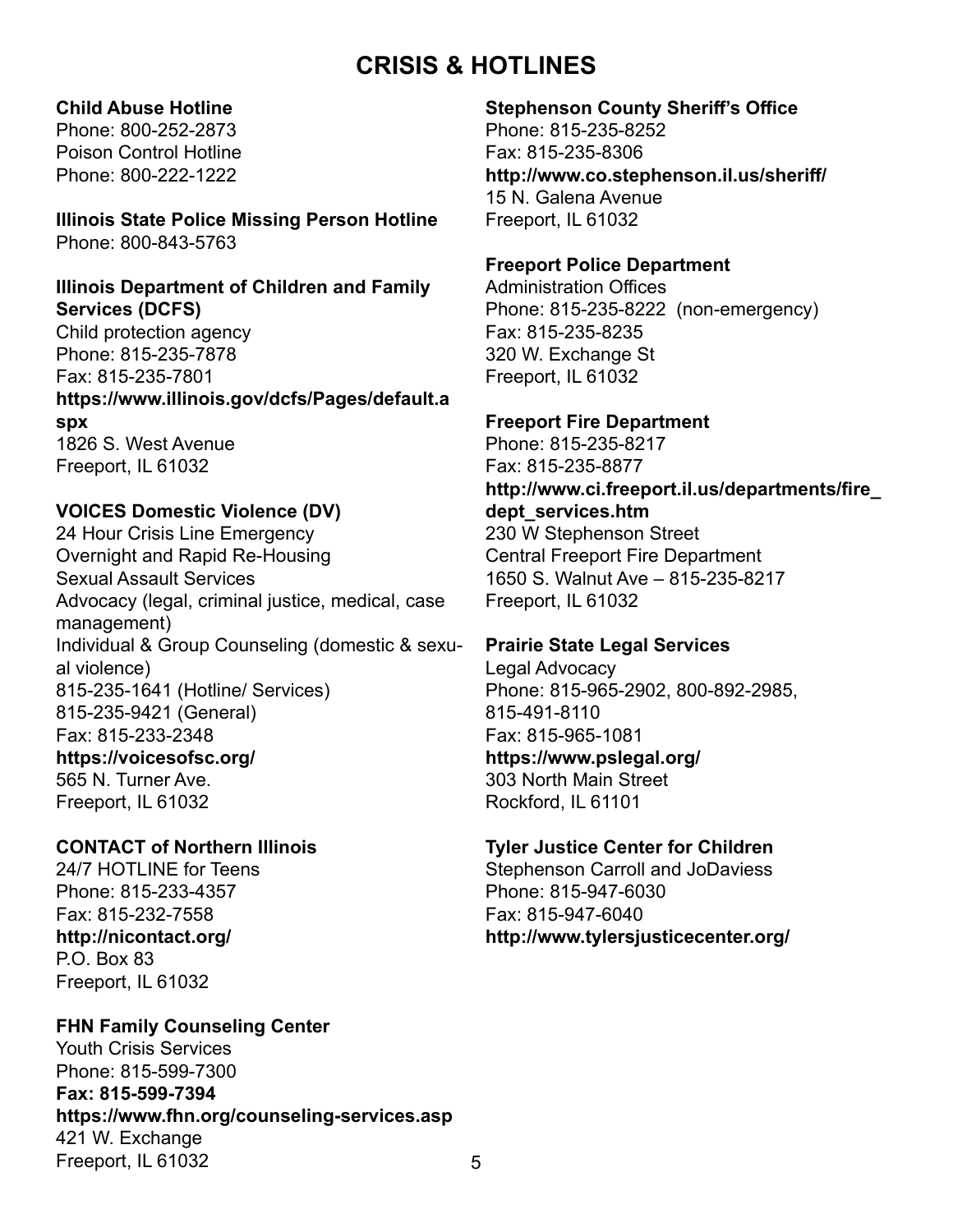### **YOUTH PROGRAMS - THINGS TO DO**

#### **Boys and Girls Club of Freeport & Stephenson County**

youth programs (Afterschool, TeenREACH, Summer Club, Recreation) Phone: 815-233-1600 Fax: 815-233-1603 **http://www.bgcfreeport.org** 511 Liberty Street Freeport, IL 61032

**Boy Scouts of America** youth programs Phone: 815-397-0210 Fax: 815-397-7306 **http://www.blackhawkscouting.org/** 2820 McFarland Rd Rockford, IL 61032

#### **Girl Scouts of Northern Illinois**

youth programs Phone: 844-476-4463 **https://www.girlscoutsni.org/** 1834 S. West Avenue - #21 Freeport, IL 61032

### **University of Illinois Extension**

**Unit 1 - Stephenson County** Phone: 815-235-4125 Fax: 815-232-9006 **http://web.extension.illinois.edu/jsw/** 2998 W. Pearl City Road Freeport, IL 61032

#### **Family YMCA of Northwest Illinois**

Activities and Programs Phone: 815-235-9622 Fax: 815-297-0492 **YMCA Child Care Center** 815-235-2467 **https://www.freeportymca.org/** 2998 W. Pearl City Road Freeport, IL 61032

**Freeport Public Library** Internet access and education Phone: 815-233-3000 Fax: 815-297-8236 **http://www.freeportpubliclibrary.org/** 100 E. Douglas Street Freeport, IL 61032

**Freeport Park District** recreation Phone: 815-235-6114 Fax: 815-233-9210 **https://freeportparkdistrict.org/** 1122 S. Burchard Ave. Freeport, IL 61032

**Freeport Park District** Special Recreation Department Phone: 815-235-6114 Fax: 815-233-9210 **https://freeportparkdistrict.org/** 1122 S. Burchard Ave. Freeport, IL 61032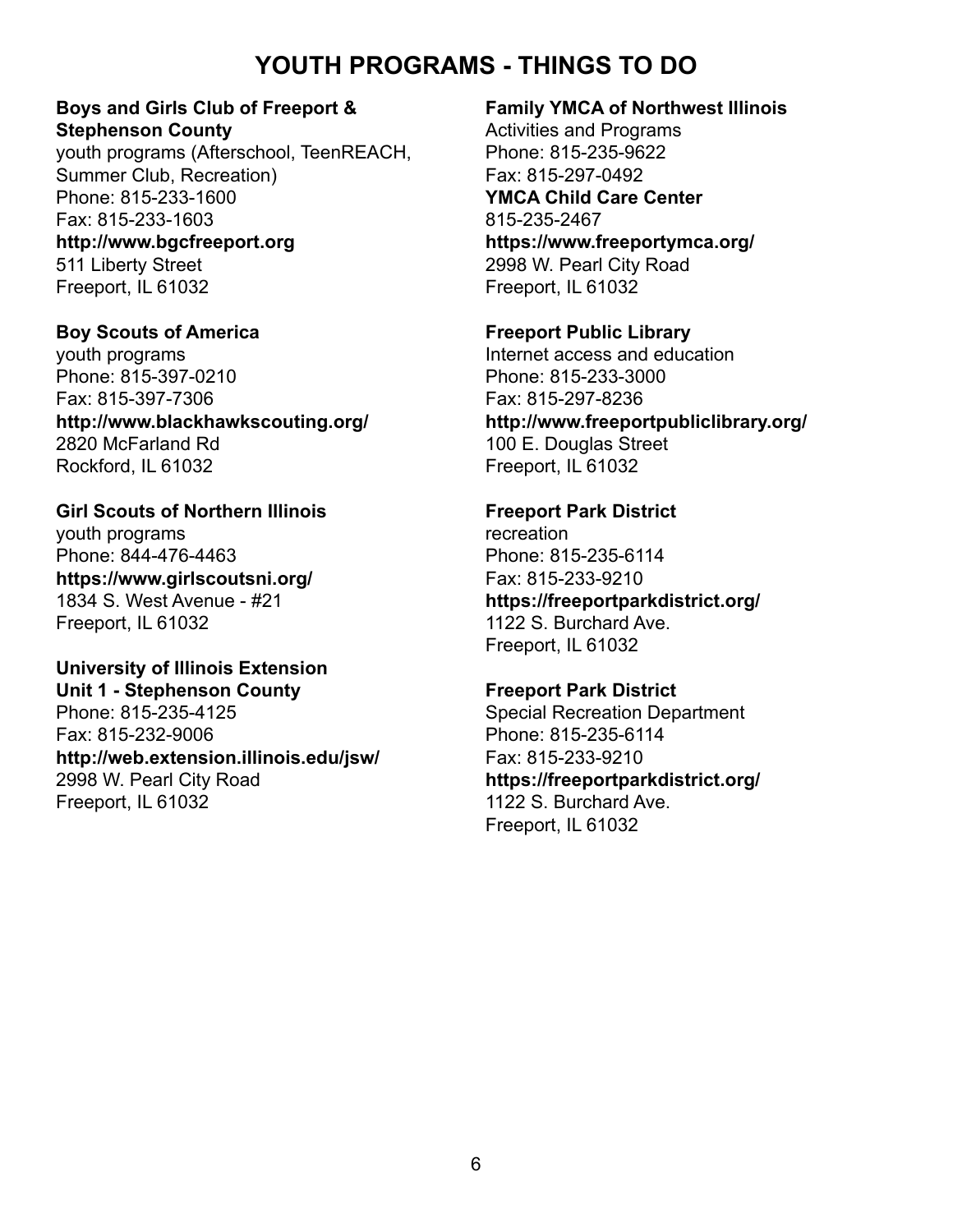### **EDUCATION & LEARNING**

Daycare & Preschool

#### **Amity Society of Freeport**

Phone: 815-233-0015 Fax: 815-233-1035 **http://www.amitysocietyoffreeport.org/AmityLearning-Center.html** 511 S. Liberty Avenue Freeport, IL 6103

**NICAA Head Start** Phone: 815-235-3740 Fax: 815-232-0739 **http://www.nicaa.org/headstart.html** 511 Liberty Street Freeport, IL 61032

**Creative Learning Center** Phone: 815-232-4911 **http://www.princeofpeacefreeport.com/** 2700 W. Stephenson Street Freeport, IL 61032

**Family YMCA of Northwest Illinois** Phone: 815-235-9622 **https://www.freeportymca.org/ymca-earlylearning-center** 2998 W. Pearl City Road Freeport, IL 61032

**PASS Preschool - Regional Office of Education** Phone: 815-599-1408 Fax: 815-297-9032 **http://www.roe8.com/pass-preschoolprogram. html** 27 S. State Avenue Freeport, IL 61032

**YWCA Child Care Solutions** Child Care Assistance – Serves Freeport Phone: 815-968-9681 or 888-225-7072 EXT 204 **https://www.ywcanwil.org/child-caresolutions/** 4990 E. State Street Rockford, IL 61108

Some organizations below have preschool classes. Preschool/Elementary/High School

#### **Freeport School District #145**

Phone: 815-232-0329 **Http://www.fsd145.org** 501 E. South Street Freeport, IL 61032

#### **Immanuel Lutheran School**

Preschool-Grade 8 Phone: 815-232-3443 **http://www.ourgodwithus.com/school** 1964 W. Pearl City Road Freeport, IL 61032

#### **Tri-County Christian School**

Preschool-Grade 8 Phone: 815-233-1876 **http://www.tricountychristian.org/** 2900 W. Loras Drive Freeport, IL 61032

**Freeport Catholic Schools**

Aquin Catholic Schools: High School Campus: Grades 7-12 . Phone: 815-235-3154 **http://www.aquinschools.org/** 1419 S. Galena Freeport, IL 61032

#### **Regional Office of Education**

Truants' Alternative Education Program Homeless Education Program 27 S. State Street, #101 Freeport, IL 61032 Phone: 815-599-1408 Fax: 815-297-9032 **http://www.roe8.com**

#### **FHN School Programs**

Phone: 815-232-2121 EXT 236 1045 W. Stephenson Street Freeport, IL 61032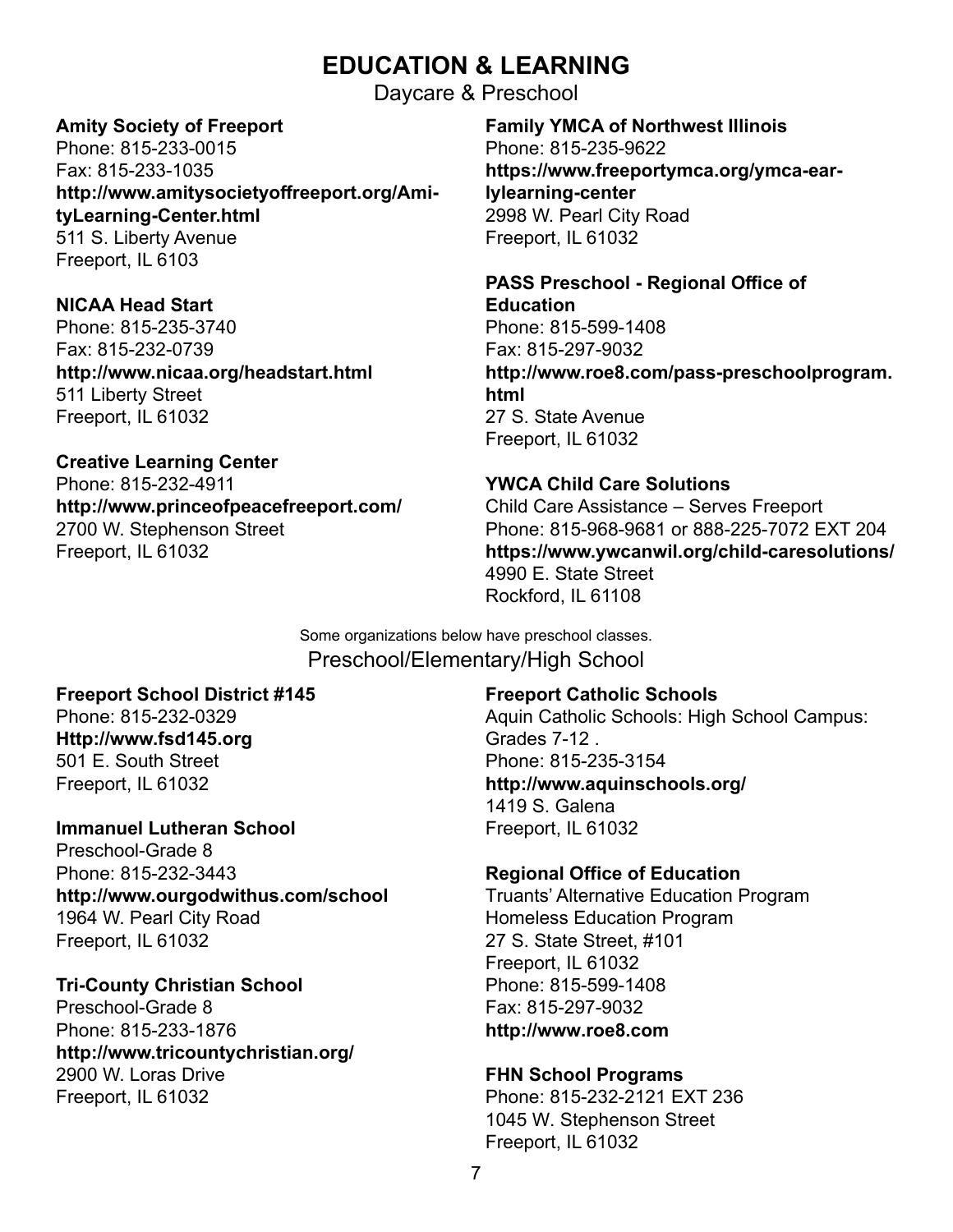#### Alternative/GED and College

**Illinois Adult Learning Hotline**

Adult education and literacy programs Phone: 800-321-9511 **http://www.thecenterweb.org/alrc/hotline.html**

#### **Regional Office of Education**

Regional Alternative Education Program Phone: 815-599-1408 **http://www.roe8.com**

**Highland Community College (HCC)** 2998 W. Pearl City Road Freeport, IL 61032

HCC College courses Phone: 815-235-6121 **https://highland.edu/**

HCC Adult Education Program (GED/ESL) Phone: 815-599-3460 **https://highland.edu/adult-education/**

HCC Volunteers Literacy Program / Adult Education Program Phone: 815.-599-3538 Fax: 815-599-3719 **https://highland.edu/volunteer-literacy/**

### Education Groups

#### **Northwest Special Education**

Phone: 815-232-0332 **http://northwestcoop.com/** 2037 W. Galena Avenue Freeport, IL 61032

**Children's Dyslexia Center of NW IL** Phone: 815-801-1274 **http://www.childrensdyslexiacenters.org/** 305 W. Stephenson Street Freeport, IL 61032

### **EMPLOYMENT & JOBS**

#### **WIA Youth Program - Elevate Stephenson**

provide education and employment ages 14-24 Phone: 815-599-1408 EXT 136 Fax: 815-297-9032 **http://www.roe8.com/elevate-stephensonbrochure.html**

**The Workforce Connection** Employment Services Phone: 815-235-1801 **http://theworkforceconnection.org/** 307 W. Main Freeport, IL 61032

**Social Security Administration** Social Security numbers (SSN) for Children Phone: 800-772-1213 **https://www.ssa.gov/** 4 E. Linden Street Freeport, IL 61032

**Type in a GOOGLE browser: Job listings for Freeport, IL Click on the blue GOOGLE to open the site. Jobs are listed. You can narrow your search by many filters.**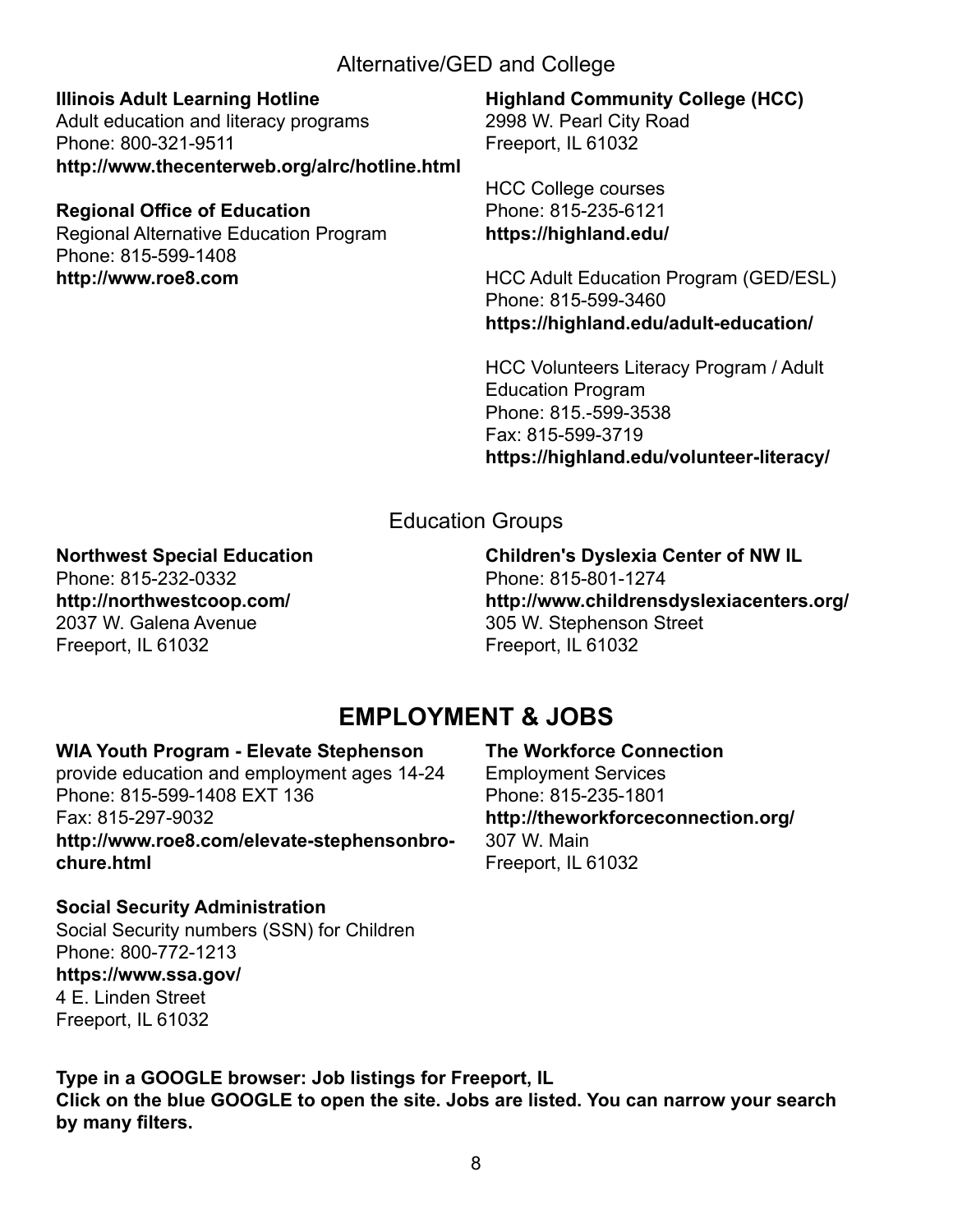### **OUR COMMUNITY CARES**

#### **Bridge Ministry**

Phone: 815-297-7965 **https://freeportdc.com/bridge-ministry/** 406 S. Adams Avenue Freeport, IL 61032

#### **Child and Family Connections - ROE**

Phone: 815-599-1408 **http://www.roe8.com/child-and-familyconnections.html** 27 S. State Avenue Freeport, IL 61032

#### **Freeport Dream Center**

Phone: 815-801-3270 **https://freeportdc.com/bridge-ministry/** 406 S. Adams Avenue Freeport, IL 61032

#### **Freeport Township**

Phone: 815-235-8012 **http://freeporttownship.org/** 524 W. Stephenson Street - Suite 230 Freeport, IL 61032

#### **Illinois Department of Children and Family Services (DCFS)**

Child protection agency Phone: 815-235-7878 Fax: 815-225-7801 **https://www.illinois.gov/dcfs/Pages/default. aspx** 1826 S. West Ave Freeport, IL 61032

#### **Illinois Division of Rehabilitation**

Home Service Program, Vocational Rehab Phone: 815-233-5904 **http://www.dhs.state.il.us/page.aspx- ?item=29736**

#### **FHN Family Counseling Center** Parent Enrichment Program

Phone: 815-599-7300 **https://www.fhn.org/fcc-parent-enrichmentprogram.asp** 421 W. Exchange Freeport, IL 61032

#### Food Pantries

#### **Abundant Life Christian**

Phone: 815-233-5433 250 N. Westwood Avenue Freeport, IL 61032

#### Phone: 815-233-0435 **https://www.faccfreeport.com/**

**Freeport Area Church Cooperative (FACC)**

514 S. Chicago Avenue Freeport, IL 61032

#### **Gospel Outreach**

Phone: 815-232-6752 211 W. Spring Street Freeport, IL 61032

#### **Joseph's Pantry** Phone: 815-541-2861 **https://josephspantry.org/** 406 S. Adams Ave Freeport, IL 61032

**Mt. Calvary Hearts that Care Whole Life Food** Phone: 815-232-4021 **https://www.foodpantries.org/li/mt.\_calvary\_ whole\_life\_food\_pantry\_61032** 420 Challenge Street Freeport, IL 61032

#### **Salvation Army** Food Pantry and Soup Kitchen Phone: 815-235-7639 **https://centralusa.salvationarmy.org/freeport/** 106 W. Exchange Street Freeport, IL 61032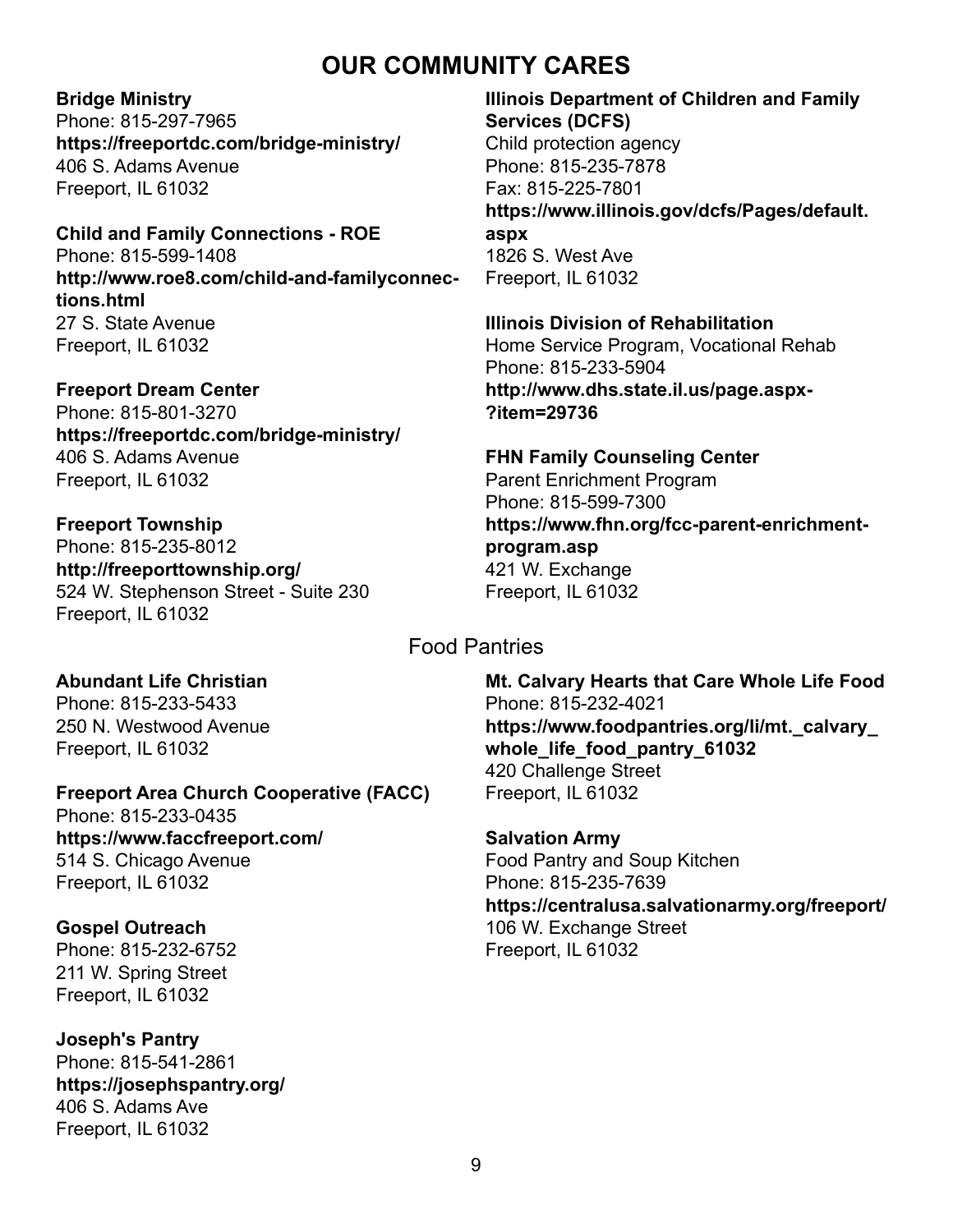#### Clothing Etc.

**Amity Society of Freeport** Thrift Store Phone: 815-232-8581 **http://www.amitysocietyoffreeport.org/Amity-sAttic.html** 22 W. Main Street Freeport, IL 61032

**Mother Hubbard's Kiddie Cupboard** Baby supplies Phone: 815-233-5656 **http://www.motherhubbards.org/** 9 E. Main Street Freeport, IL 61032

**Housing** 

#### **Doors Open Wide (DOW House)**

Freeport, IL 61032

Housing assistance for young mothers **http://www.doorsopenwide.org/** P.O. Box 96, Lena, IL 61048

**Housing Authority of the City of Freeport** Phone: 815-232-4171 **https://www.freeporthousing.org/** 1052 W. Galena Avenue

**Freeport Area Church Cooperative (FACC)** Hope House, Chicago Ave Mission, Hero House Phone: 815-233-0435 **https://www.faccfreeport.com/** 514 S. Chicago Avenue Freeport, IL 61032

### **HEALTH & WELLNESS**

**Stephenson County Health Department (SCHD)** http://www.co.stephenson.il.us/health/

| Phone: 815-599-8439                                                            |  |  |
|--------------------------------------------------------------------------------|--|--|
| Phone: 815-235-8271                                                            |  |  |
| Phone: 815-235-8390                                                            |  |  |
| Phone: 815-599-8404                                                            |  |  |
| Phone: 815-599-8403                                                            |  |  |
| Phone: 815-235-8354                                                            |  |  |
| Phone: 815-708-6556                                                            |  |  |
| http://www.parkcitydentalrockford.com/Stephenson-County-Health-Department.html |  |  |
| Phone: 815-235-8394                                                            |  |  |
| Phone: 815-235-8271                                                            |  |  |
| Phone: 815-235-8356                                                            |  |  |
| Phone: 815-235-8394                                                            |  |  |
| Phone: 815-235-8271                                                            |  |  |
| Phone: 815-599-8414                                                            |  |  |
| Phone: 815-235-8271                                                            |  |  |
| Phone: 815-235-8394                                                            |  |  |
| Phone: 815-235-8271                                                            |  |  |
| Phone: 815-235-8271                                                            |  |  |
| Phone: 815-235-8360                                                            |  |  |
|                                                                                |  |  |